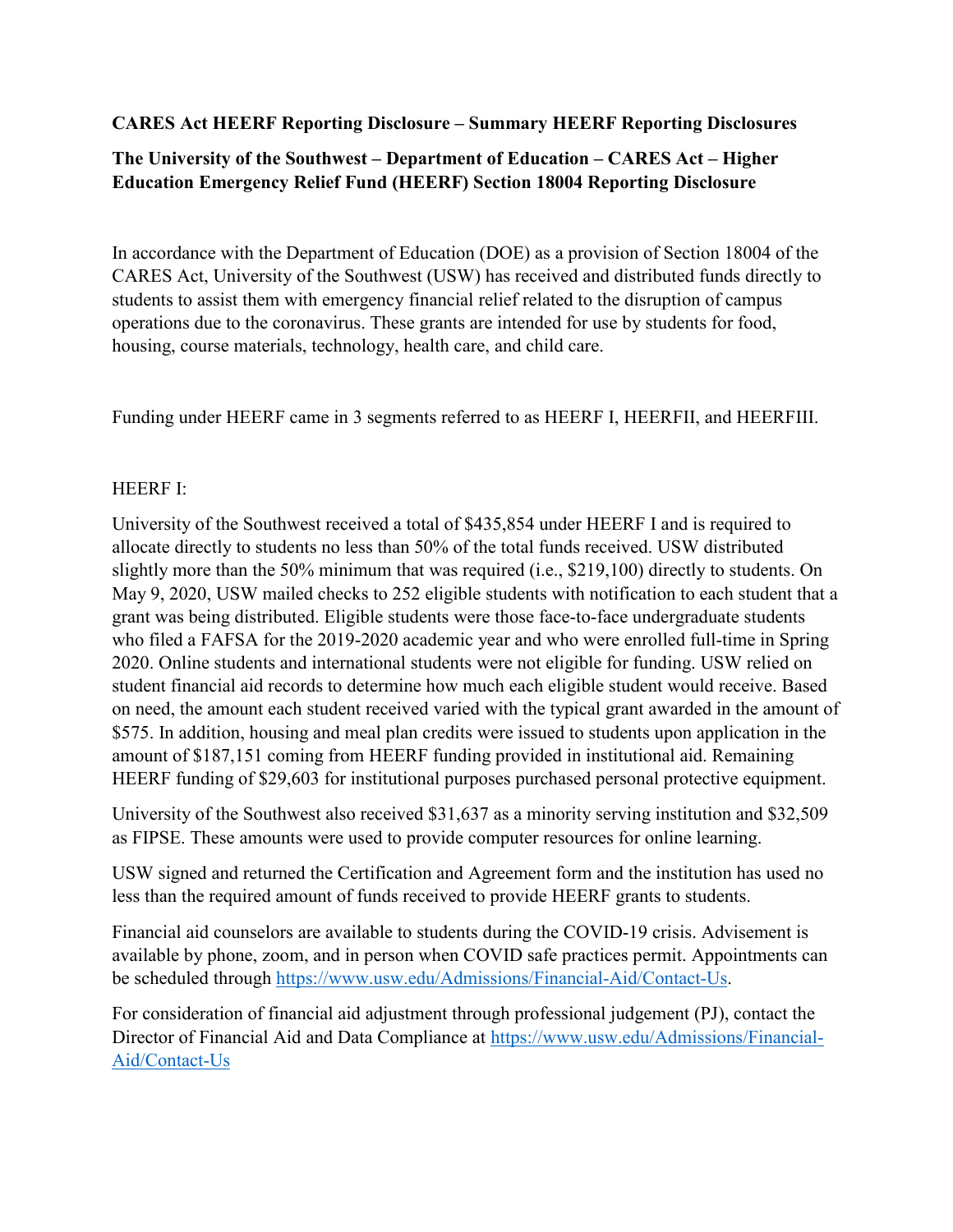#### HEERF II:

University of the Southwest received a total of \$663,788 from HEERF II and is required to allocate directly to students no less than \$217,927 of the total funds received. USW distributed \$218,100 to students. USW relied on student financial aid records to determine how much each eligible student would receive. A total of 262 undergraduate students received awards through their student account portal, with availability for direct disbursement. The typical award averaged approximately \$800. Priority was given to those students with financial need. International students were not eligible for funding. Awards were determined considering Pell eligibility, housing, payment terms, and account balances.

University of the Southwest also received \$42,793 as a minority serving institution. These amounts were used to provide computer resources for online learning.

USW signed and returned the Certification and Agreement form and the institution has used no less than the required amount of funds received to provide HEERF grants to students.

Financial aid counselors are available to students during the COVID-19 crisis. Advisement is available by phone, zoom, and in person when COVID safe practices permit. Appointments can be scheduled through [https://www.usw.edu/Admissions/Financial-Aid/Contact-Us.](https://www.usw.edu/Admissions/Financial-Aid/Contact-Us)

For consideration of financial aid adjustment through professional judgement (PJ), contact the Director of Financial Aid and Data Compliance at [https://www.usw.edu/Admissions/Financial-](https://www.usw.edu/Admissions/Financial-Aid/Contact-Us)[Aid/Contact-Us](https://www.usw.edu/Admissions/Financial-Aid/Contact-Us)

## HEERF III:

University of the Southwest received a total of \$1,383,865 from HEERF III and is required to allocate directly to students no less than \$691,933 of the total funds received. USW distributed \$692,183 to students. USW relied on student financial aid records to determine how much each eligible student would receive. A total of 1,115 students, including undergraduate, graduate, and international students received awards through their student account portal, with availability for direct disbursement. The typical award averaged approximately \$600. Priority was given to those students with financial need. Awards were determined considering Pell eligibility, housing, payment terms, and account balances.

University of the Southwest also received \$84,039 as a minority serving institution. These amounts were used to provide computer resources for online learning.

USW signed and returned the Certification and Agreement form and the institution has used no less than the required amount of funds received to provide HEERF grants to students.

Financial aid counselors are available to students during the COVID-19 crisis. Advisement is available by phone, zoom, and in person when COVID safe practices permit. Appointments can be scheduled through [https://www.usw.edu/Admissions/Financial-Aid/Contact-Us.](https://www.usw.edu/Admissions/Financial-Aid/Contact-Us)